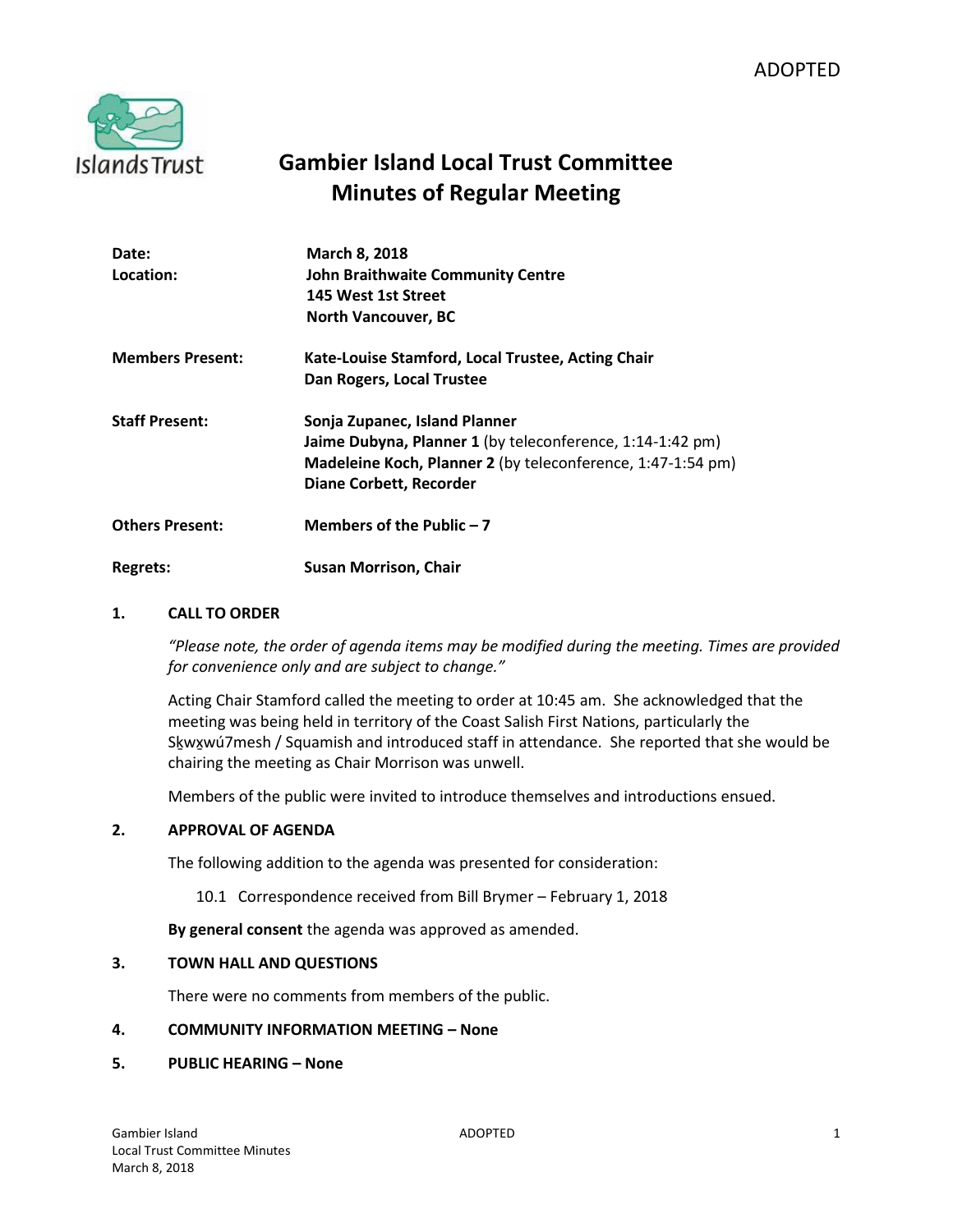## **6. MINUTES**

#### **6.1 Local Trust Committee Meeting dated January 25, 2018**

The following amendments to the minutes were presented for consideration:

 item 12.6, second sentence: replace semicolon with a period after "Lasqueti Island"; next sentence should read "A proposed 2% tax increase Islands Trust-wide was suggested."

**By general consent** the Local Trust Committee meeting minutes of January 25, 2018 were adopted as amended.

#### **6.2 Section 26 Resolutions-Without-Meeting Report – None**

**6.3 Advisory Planning Commission Minutes – None**

#### **7. BUSINESS ARISING FROM MINUTES**

**7.1 Follow-up Action List dated March 1, 2018**

Received.

**8. DELEGATIONS – None**

#### **9. REPORTS**

**9.1 Chair's Report – none** 

#### **9.2 Trustee Reports**

Trustee Rogers reported on:

- Correspondence to Pasley Island group from the Aquarium;
- Work to revise the Principles of Cooperation for Howe Sound Community Forum; input is being sought from Skwxwú7mesh Nation;
- Two abandoned sailboats at Plumper Cove Marine Provincial Park scheduled to be removed by BC Parks by end of March.

Trustee Stamford provided a written report prior to the meeting, sent to Gambier Islanders and Islands Trust staff. In addition, she reported on:

- Events in Howe Sound around a recent oil spill in Port Mellon;
- Gibsons RCMP looking to put a vehicle on Gambier as an emergency vehicle;
- BC Ferries' plans for significant renovations to Langdale and Horseshoe Bay terminals.

Trustee Rogers discussed his experience regarding communications from regulatory authorities pertaining to the Port Mellon oil spill and a plan for these agencies to meet to discuss dissemination of information and communications with Islands Trust. He noted he wanted to talk to them about having some training for various islands on what the public could do and how the public could be activated in the case of a spill.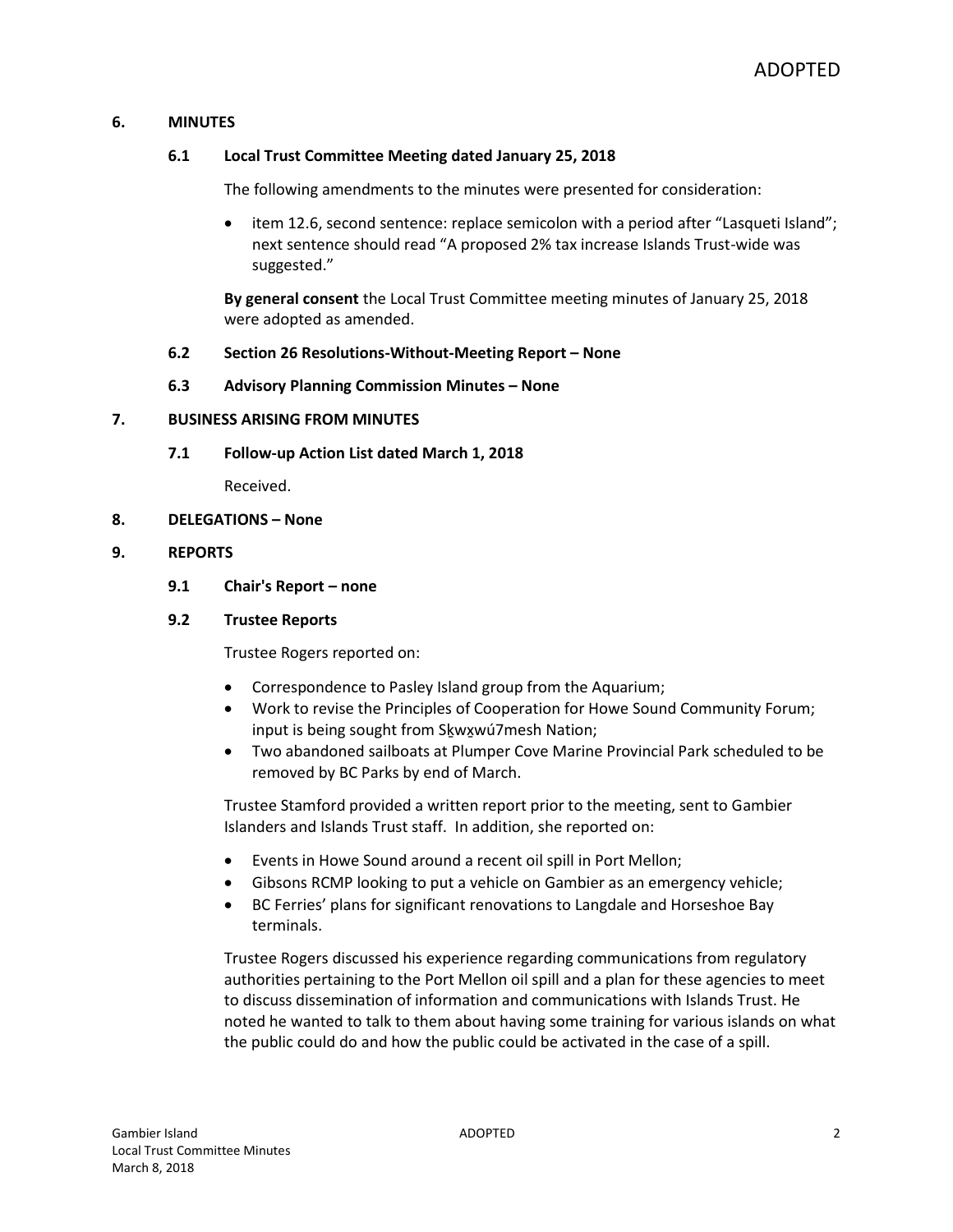## **9.3 Electoral Area Director's Report**

Acting Chair Stamford reported that Area F Director Winn would notify the Local Trust Committee later that day on whether the Sunshine Coast Regional District (SCRD) Board support the Keats Landing park aspect of the District Lot 696 subdivision application.

(Later in the meeting, Acting Chair Stamford announced that a recommendation of support for P1 zoning passed; this would go to the SCRD Board in two weeks.)

## **9.4 Trust Fund Board Report dated January 2018**

Acting Chair Stamford reported that this agency was talking about calling the Trust Fund Board the Islands Trust Conservancy, but not at this time, and commented on the following:

- Reappointment of Robin Williams, a very active member of the board;
- New proposal for conservation on Lasqueti Island coming before Trust Fund Board for consideration;
- Correspondence being sent out within the Gambier Local Trust Area with information on the Natural Area Protection Tax Exemption Program (NAPTEP) whereby property owners can receive a tax exemption by protecting ecosystems on their property under covenant.

## **10. CORRESPONDENCE**

*(Correspondence received concerning current applications or projects is posted to the LTC webpage)*

#### **10.1 Correspondence received from Bill Brymer - February 1, 2018**

Bill Brymer was present and distributed to staff and trustees a second item of his correspondence to the Local Trust Committee, dated March 8, 2018, regarding a "request for assistance from the Gambier Island Local Trust Committee elected representatives for resolution of a problem in Bylaw No. 114 Bowyer Island." An email to Mr. Brymer regarding Lot C, Bowyer Island, dated February 16, 2018, from Ian Cox, Islands Trust Planner 1, was also distributed.

Mr. Brymer outlined his concerns regarding his desire to subdivide his property on a lot where three dwellings are permitted while subdivision would not meet the permitted minimum lot size.

Island Planner Zupanec outlined background and technical details pertaining to the issue. The option would be for the owner to request a rezoning; there did not seem to be any OCP policies to support that. It would be an application based on the merits of the proposal itself with no supporting policies. The Island Planner explained planning rationale on why the subdivision was currently not supported in the Associated Islands Official Community Plan. It was noted that Mr. Brymer may come up with a proposal to meet the objectives of the OCP, and that there are planning professionals who could assist with that.

Other forms of ownership were mentioned.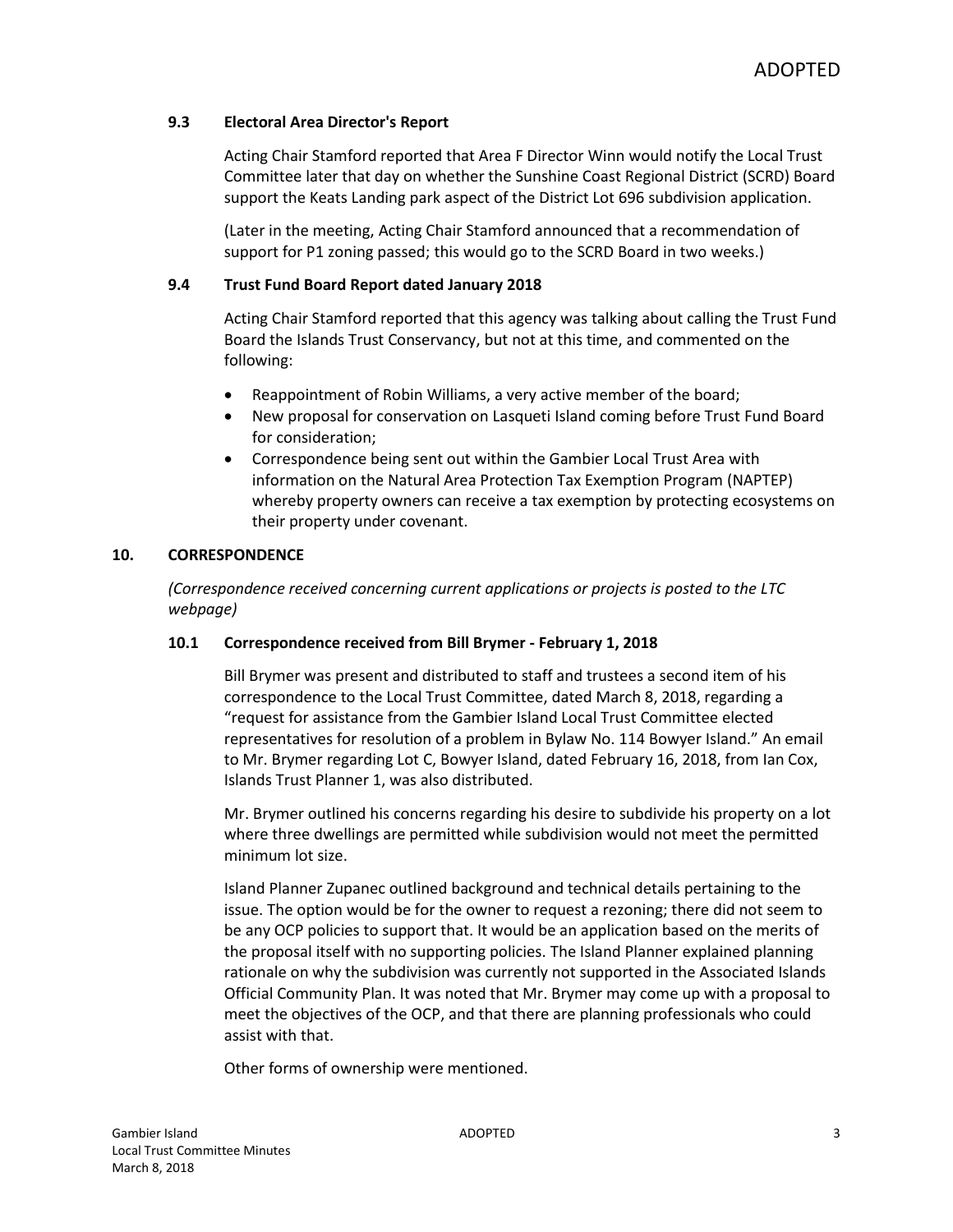Mr. Brymer thanked the Island Planner and trustees for the consideration and assistance.

Acting Chair Stamford called a short break at 11:26 am, and re-called the meeting to order at 11:28 am.

#### **11. APPLICATIONS, REFERRALS AND BYLAWS**

#### **11.1 GM-RZ-2004.1 (District Lot 696, Keats Island) - Staff Report**

Draft covenants pertaining to water conservation, Salmon Rock Conservation Area, and well head/groundwater protection were distributed.

The Island Planner reviewed recommendations in the Staff Report dated March 8, 2018 on Rezoning Application GM-RZ-2004.1 Draft Covenants (DL 696, Keats Island).

Trustee Rogers noted his concern that two of the three covenants were not in the agenda package until this morning and that members of the public would not have had a chance to review the covenants in advance of the meeting.

The Island Planner advised that the covenants were being reviewed and finalized and were now available for public review until the close of the public hearing to ask questions or provide input. Staff had worked closely with the applicant to ensure acceptability to both parties.

The Island Planner responded to trustee questions about the regulatory process and guided trustees through consideration of the recommendations in the Staff Report.

Acting Chair Stamford invited members of the public to comment on the covenants and the process recommended by staff.

Points mentioned by the public included:

- Request time to review covenants before commenting;
- Kevin Healy, Applicant, noted the Salmon Rock covenant has been shown in the Plan. Wording in the covenant is out of the Land Use Contract. The covenant on Salmon Rock includes the restrictions that were asked for. The water conservation covenant includes sections from relevant bylaws. The area had been made bigger than required. To some degree, the intent and wording has been out there for quite some time.

Staff and trustees considered items pertaining to the regulatory process regarding the covenants. From a planning perspective, staff was confident the covenants met the intent and were ready for public input.

The Island Planner noted the owner needed to be satisfied that the covenant is monitored and evaluated on a regular basis. The water conservation covenant would be the first covenant of this kind that the Local Trust Committee would be signing on to. The covenant could be amended to reflect current standards; it is a living document that can be tweaked in the future.

Scott Benson, Keats Island, announced that he would be speaking on World Water Day in two weeks about an award winning highly successful water conservation system,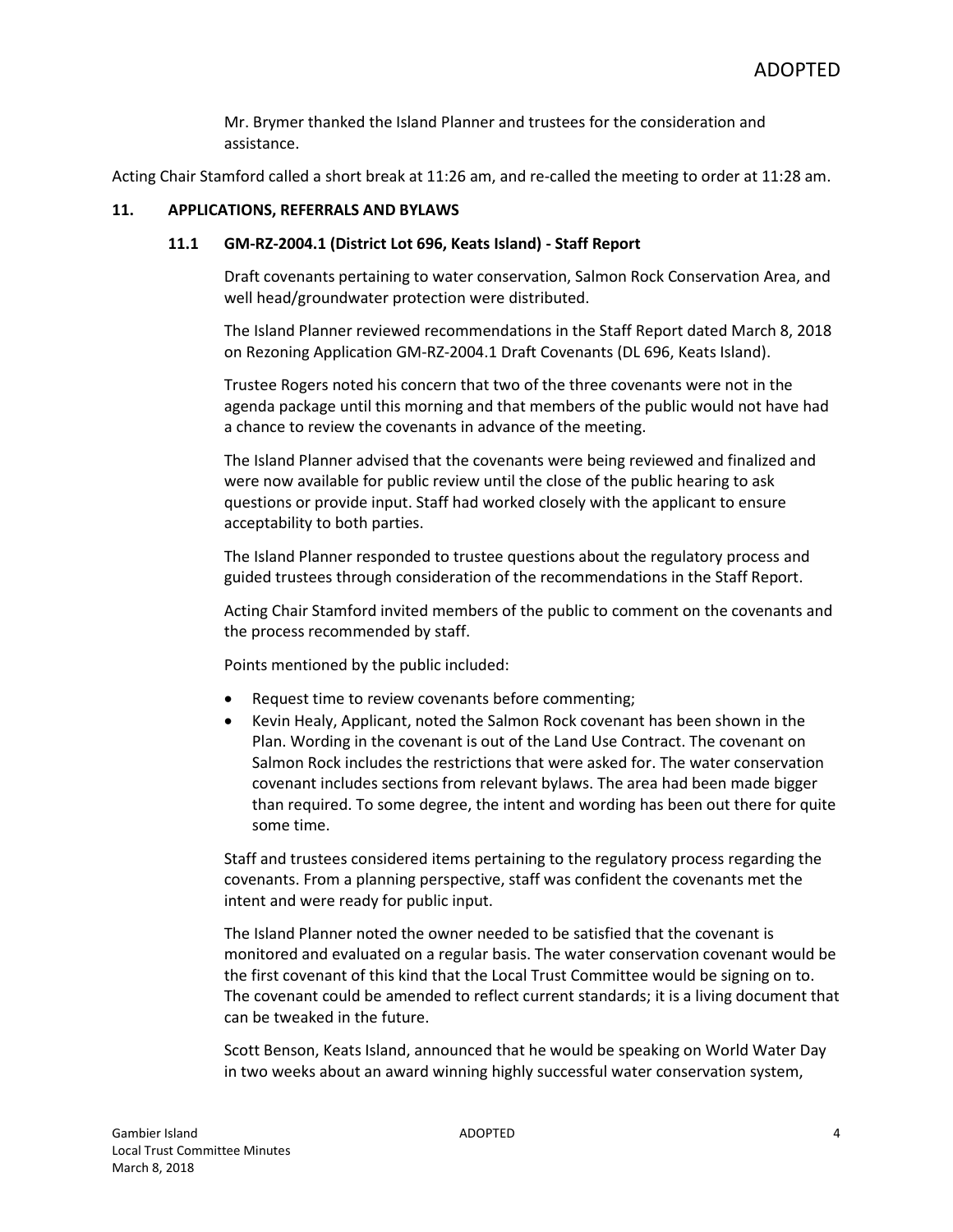which he thought would be far less onerous on the property owner than what was presented in the water conservation covenant.

## **GM-2018-014**

## **It was MOVED and SECONDED**

that the Gambier Island Local Trust Committee accept the draft covenant for water conservation for new development on District Lot 696, GM-RZ-2004.1 (CBCBC, DL 696 Keats Island), as shown on Attachment 1 of the Staff Report dated March 8, 2018 and that registration of the covenant be a condition of Preliminary Layout Approval for the first subdivision of District Lot 696, Keats Island.

#### **CARRIED**

#### **GM-2018-015**

#### **It was MOVED and SECONDED**

that the Gambier Island Local Trust Committee request planning staff to notify the applicant for GM- RZ-2004.1 (CBCBC, DL696 Keats Island) that a completed ecological baseline report for the Salmon Rock Area is not required prior to the Public Hearing for Proposed Bylaw No. 143 but must be submitted to planning staff for review prior to the covenant/statutory right-of-way/rent charge being finalized for registration on title of District Lot 696, Keats Island.

#### **CARRIED**

#### **GM-2018-016**

#### **It was MOVED and SECONDED**

that the Gambier Island Local Trust Committee request staff to work with the applicant for GM-RZ- 2004.1 (CBCBC, DL 696 Keats Island) to establish and finalize an annual rent charge for inclusion in the Salmon Rock Area covenant/statutory right-of-way/rent charge, to pay for annual monitoring of the Salmon Rock area in perpetuity.

#### **CARRIED**

Points raised in discussion on the Salmon Rock covenant included:

- The covenant would be registered on the land as a condition of Bylaw No. 143 final reading.
- The applicant has to submit a letter of agreement to deposit plans for the transfer.
- This is a destination area. Users follow the trail until the last twenty metres and then fan out; would this cause a problem? If there is an attempt to hem people in to the twenty-meter trail dedication, it is possible there would be push back. People spread out along the rocks.
	- $\circ$  Staff noted the covenant does not address the point in any geographic specificity. Signage can help determine sensitive areas; there are sensitive ecosystems on the foreshore. It is up to the owner to decide signage, and an obligation to protect sensitive ecosystems. There is an opportunity to bring back the focus of natural and cultural significance of that point.
	- $\circ$  The Applicant pointed out that, in earlier discussions on Keats Island with the Applicant, Approving Officer and Islands Trust staff, there was a consideration regarding recreation versus protection. The Approving Officer indicated it would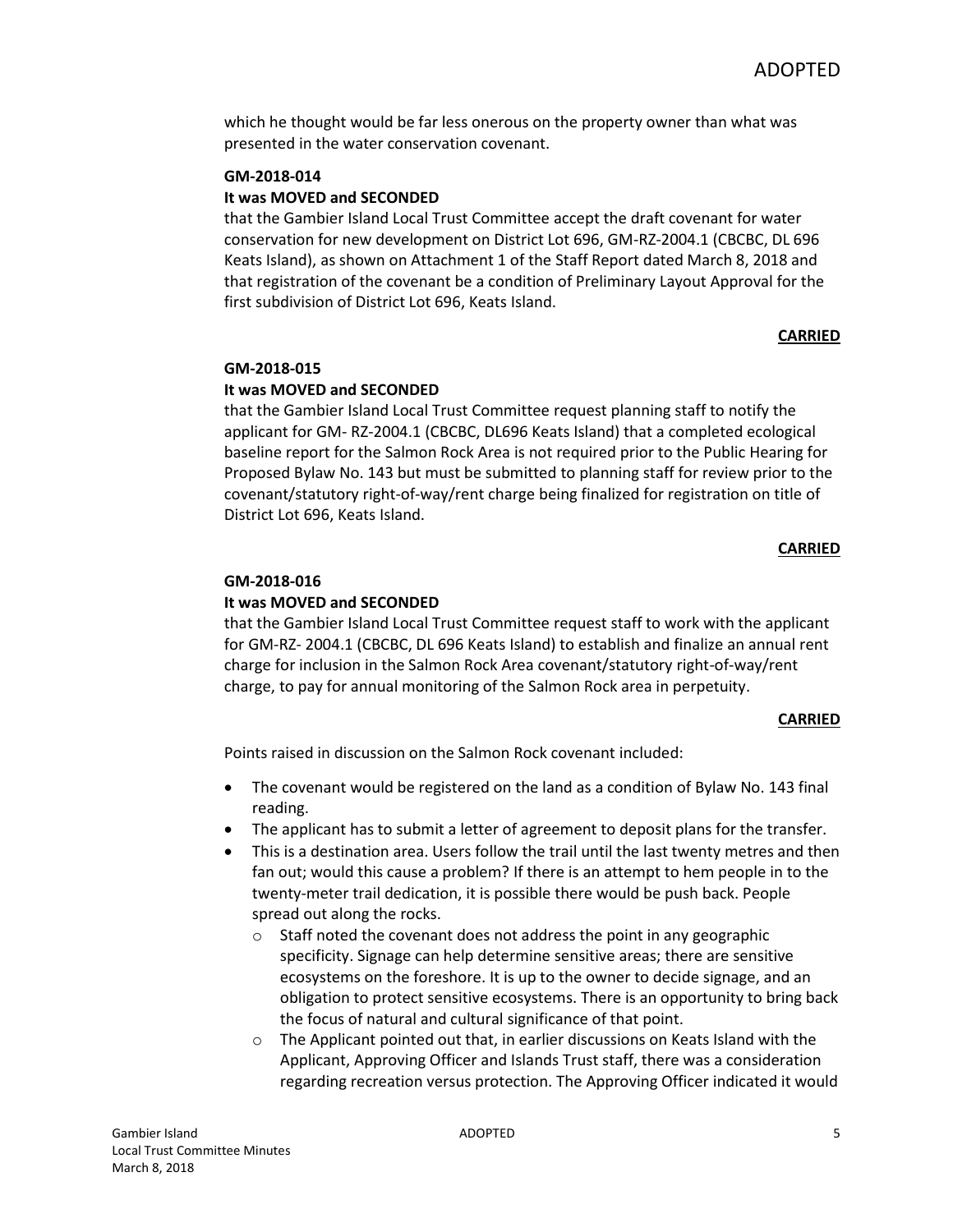be asking for a triangle that fans out. When there are problems, there would be a defensible area, based on other areas where there have been issues.

- Details related to the rent charge were still being worked on for clarity.
- Suggestion to give more than ten days to pay the rent charge.
- The Ministry of Transportation and Infrastructure approval process is intended to address archaeological aspects of the project.

#### **GM-2018-017**

## **It was MOVED and SECONDED**

that the Gambier Island Local Trust Committee accept the draft covenant/statutory right-of-way/rent charge for the Salmon Rock Area (GM-RZ-2004.1 [CBCBC, DL 696 Keats Island]), as shown on Attachment 2 of the Staff Report dated March 8, 2018; designate the Chair and one trustee as signatories for the covenant; and request proof of covenant registration be provided to the local trust committee prior to consideration of final reading of Proposed Bylaw No. 143.

#### **CARRIED**

Discussion ensued on groundwater and community well protection. Points included:

- Staff noted the covenant meets the interpreted intent of Gambier Island Local Trust Committee Bylaw No. 78, Section 7.7.1 regarding a community water system and the requirement for an engineer to specify an area around an existing well. It would be registered as a condition of Preliminary Layout Approval (PLA). Bylaw No. 143 is supported by the Land Use Bylaw provision.
- There was a question about how information would be distributed to leaseholders. Mr. Lupine, representing the owner, indicated the covenants, once tweaked, would be sent out to 150 email addresses that represent the leaseholders. There is also a Facebook page and the Keats Island newsletter. Mr. Healy, Applicant, mentioned that updates to leaseholders had been carried out, as agreed to as part of the communications plan; a notice could be posted on the website with the updated Addenda. Minutes could be posted once released.
- Subscription to Islands Trust web notification service was suggested as one way for leaseholders to keep informed.

Acting Chair Stamford inquired if there were any further comments or questions.

Mr. Benson, Keats Island, commented on the limited opportunity to review the documents. He remarked that the covenanted area does not look large enough where it is directly adjacent to neighbouring properties. If the Convention wants to minimize their setbacks where their wells are, they should be welcome to do that; however, he did not believe they should be welcome to not covenant near neighbouring wells. He/"We" had suggested a 200-foot setback and it appeared to be less than that; he wanted to see that revisited.

Mr. Benson did not understand why there was a right-of-way in the middle of the covenanted area. The covenant should be more inclusive of something like pollution, not just septic fields. He wondered what would happen on that strip of land, and thought it did not look well thought out.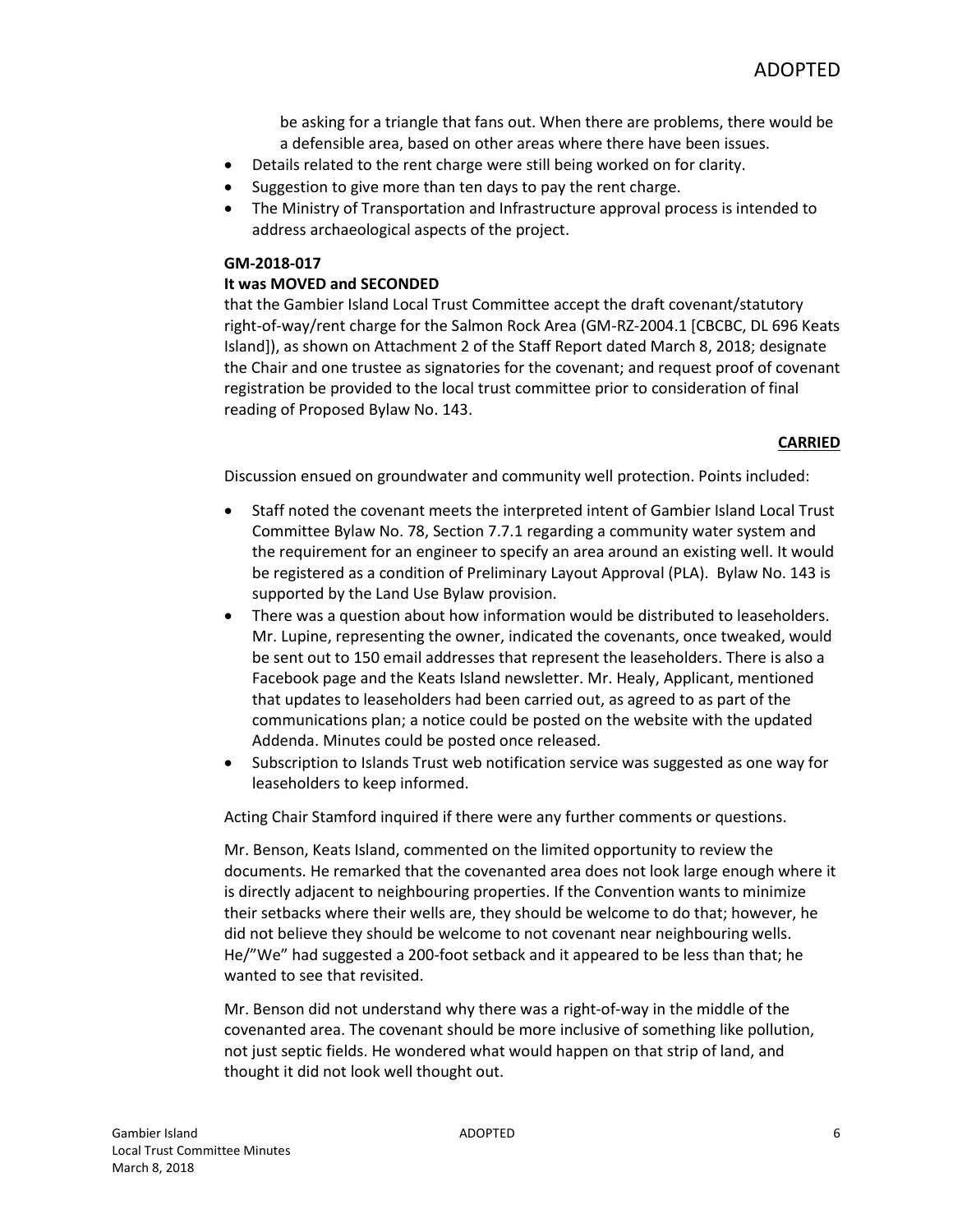Mr. Benson stated he was expecting to see a fourth covenant restricting further subdivision.

The Island Planner pointed out that this was what Bylaw No. 143 does; the zone was written to achieve that.

Mr. Healy explained that the existing Land Use Bylaw talks about septic tanks and distribution pipes. Now that the proponent was not putting a septic field in an identified location, there would be a pump there and a pipe (considered a "sanitary facility") from the pump to the field. The hydrogeologist's recommendation is for a 30-metre radius setback from the well. The pipe would not be located within a 30-metre zone. The existing wells on neighbouring properties do not normally trigger a covenant. There are two 10-metre rights-of-way. There should be no wells there. The existing covenant is much larger than what is recommended by the engineers. The adjoining lands have two wells. The 30-metre setback from those wells does not affect the subject property.

Staff noted that at the time of public hearing there should be no uncertainty regarding (a referenced area) potentially being reevaluated at the time of subdivision as a potential septic field location, long after the zoning is completed and subdivision details are being worked on. The covenant now excludes that portion of the island as well as any new well site that is drilled for part of the proponent's licensing, which would have a 30 m buffer attached as well.

Trustee Rogers noted he was satisfied there would be plenty of opportunity for public input, and announced he would be sending out all the material so people would be aware of the nature of these covenants. The trustee expressed appreciation for the Island Planner's advice and the comments of the public.

#### **GM-2018-018**

#### **It was MOVED and SECONDED**

that the Gambier Island Local Trust Committee accept the draft covenant for groundwater protection, with the amendment that paragraph 1 include "and fuel storage tanks" after the word "appurtenances", for District Lot 696, Keats Island (GM-RZ-2004.1 [CBCBC, DL 696 Keats Island]) to address Keats Island Land Use Bylaw section 7.7.1, as shown on Attachment 3 of the Staff Report dated March 8, 2018 and that registration of the covenant be a condition of Preliminary Layout Approval for the first subdivision of DL696, Keats Island.

#### **CARRIED**

Acting Chair Stamford recessed the meeting at 12:53 pm, and re-called the meeting to order at 1:09 pm. There were five members of the public remaining.

#### **11.2 Bylaw No. 129**

Several bylaws pertaining to *Riparian Areas Regulation* implementation were received for adoption.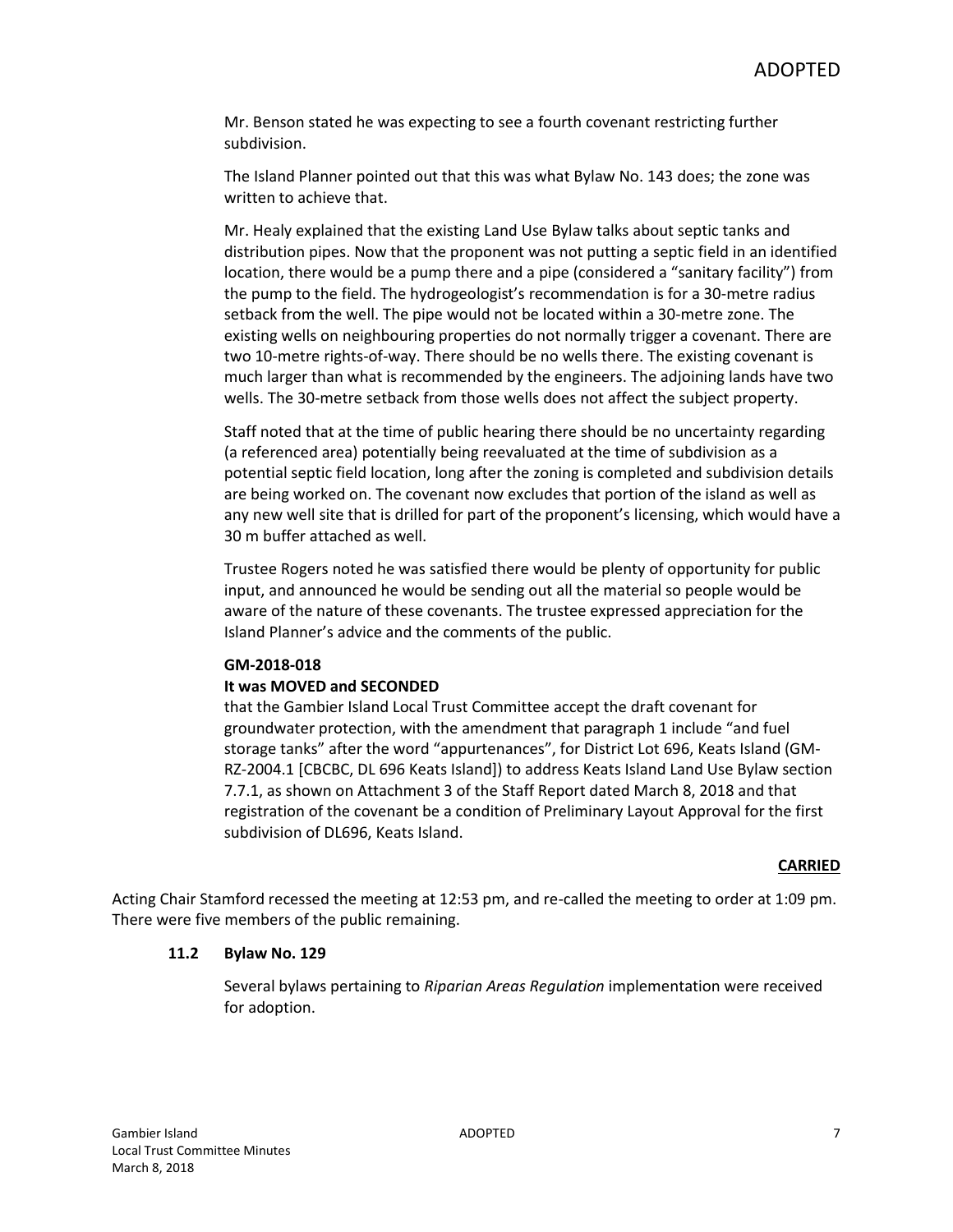## **GM-2018-019**

**It was MOVED and SECONDED**

that Gambier Island Local Trust Committee Bylaw No. 77, cited as "Keats Island Official Community Plan, 2002, Amendment No. 1, 2015", be adopted.

## **CARRIED**

## **11.3 Bylaw No. 130**

## **GM-2018-020**

## **It was MOVED and SECONDED**

that Gambier Island Local Trust Committee Bylaw No. 130, cited as "Keats Island Land Use Bylaw, 2002, Amendment No. 1, 2015", be adopted.

#### **CARRIED**

## **11.4 Bylaw No. 131**

## **GM-2018-021**

## **It was MOVED and SECONDED**

that Gambier Island Local Trust Committee Bylaw No. 131, cited as "Gambier Associated Islands Official Community Plan, 2009, Amendment No. 1, 2015", be adopted.

#### **CARRIED**

## **11.5 Bylaw No. 132**

## **GM-2018-022**

## **It was MOVED and SECONDED**

that the Gambier Island Local Trust Committee Bylaw No. 132, cited as "Gambier Associated Islands Land Use Bylaw, 2013, Amendment No. 1, 2015", be adopted.

#### **CARRIED**

#### **12. LOCAL TRUST COMMITTEE PROJECTS**

#### **12.1 Shoreline Protection – Keats Island**

Jaime Dubyna, Planner 1 reviewed the Staff Report of March 8, 2018 regarding Keats Island Regulatory Options for Docks and Other Foreshore Development.

Discussion ensued regarding:

- Project charter;
- Community consultation process; recommendation that a public consultation event be held on Keats Island and an evening event in North Vancouver; usefulness of an electronic questionnaire in addition to public meetings;
- Impact on other LTC projects and staff logistics;
- Advancing the review of the Gambier Island OCP.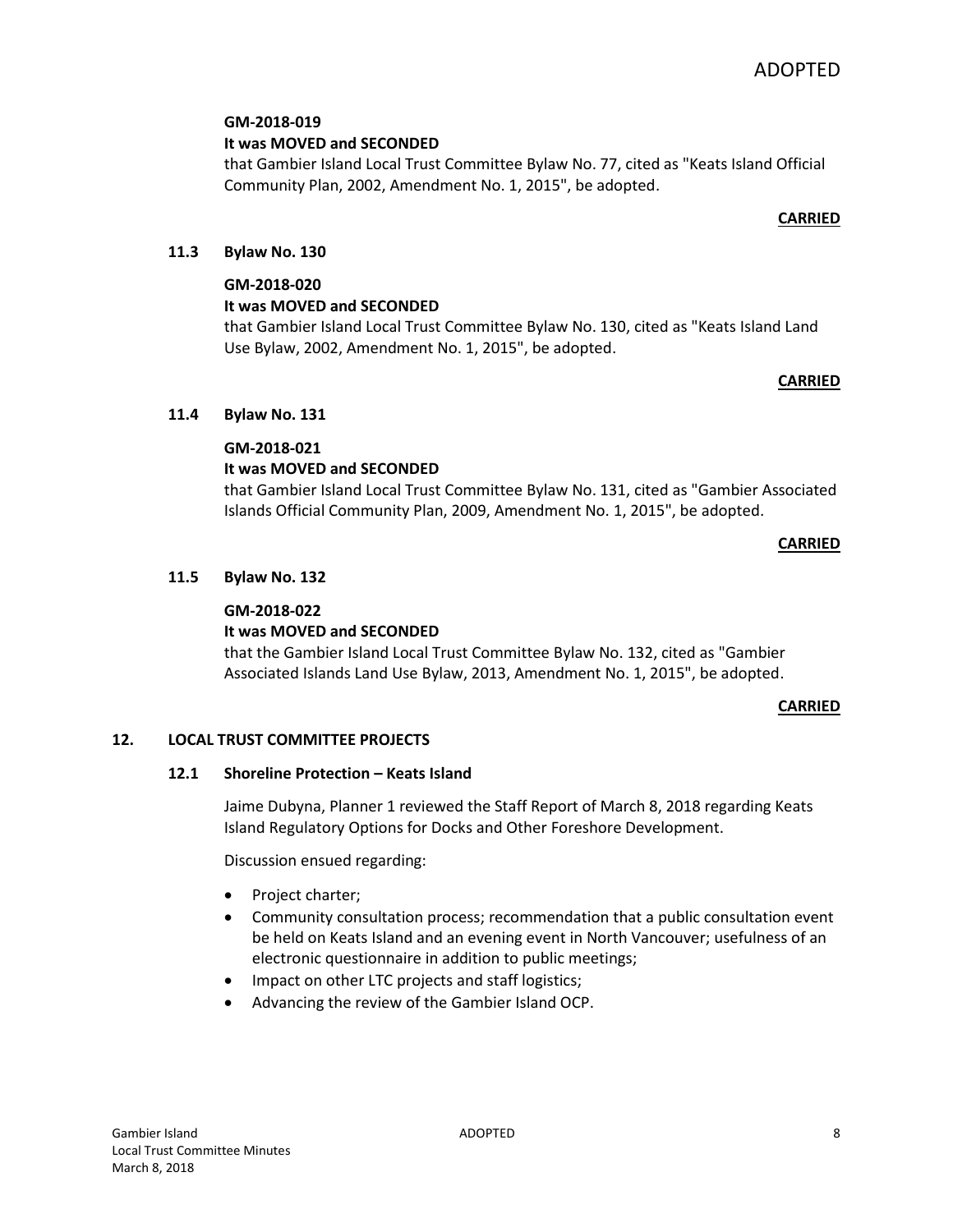## **GM-2018-023**

## **It was MOVED and SECONDED**

that the Gambier Island Local Trust Committee request staff to prepare a draft project charter for a Phase 1 "Keats Island Shoreline Protection Project" for Local Trust Committee consideration on April 18, 2018.

## **CARRIED**

## **GM-2018-024**

## **It was MOVED and SECONDED**

that the Gambier Island Local Trust Committee defer Recommendation No. 2 from the Staff Report of March 8, 2018, and that it be referred back to the Local Trust Committee at a fall meeting in 2018.

## **CARRIED**

## **12.2 Green Shores Program – Verbal update**

Trustee Rogers referred to the collaboration with Bowen Island to do a Green Shores Program over a two-year period. Bowen did a program that was well-attended last October/November. The second year was to be for an island within the Gambier Local Trust Area; it had been agreed by the LTC this would be for North and South Thormanby, and would be delivered by the Bowen Island group. Trustee Rogers inquired how to ensure that this moves forward.

The Island Planner reported that upon the departure of the previous Island Planner, there had been no designation of a planner to this project. The Island Planner noted that she was now the designated staff person to the Green Shores group, and that she would request an update on this and report back at the April meeting or by email.

Trustee Rogers requested that the Island Planner ensure that this goes forward and can get help in getting this set up.

## **12.3 Gambier Associated Islands Streamside DPA Update – Memorandum**

The Planner 2 reviewed an update on Gambier Associated Islands Streamside DPA.

Responding to an inquiry from Acting Chair Stamford regarding an item from the Follow Up Action List, the Planner 2 affirmed that the letter of introduction to new Squamish Chiefs and Council had been drafted. The letter would be forwarded to Islands Trust's Senior Intergovernmental Policy Advisor on First Nations and Marine Issues for comment after which trustees' input would be invited.

## **13. REPORTS**

## **13.1 Work Program Reports**

13.1.1 Top Priorities Report dated March 1, 2018

Received.

13.1.2 Projects List Report dated March 1, 2018

Received.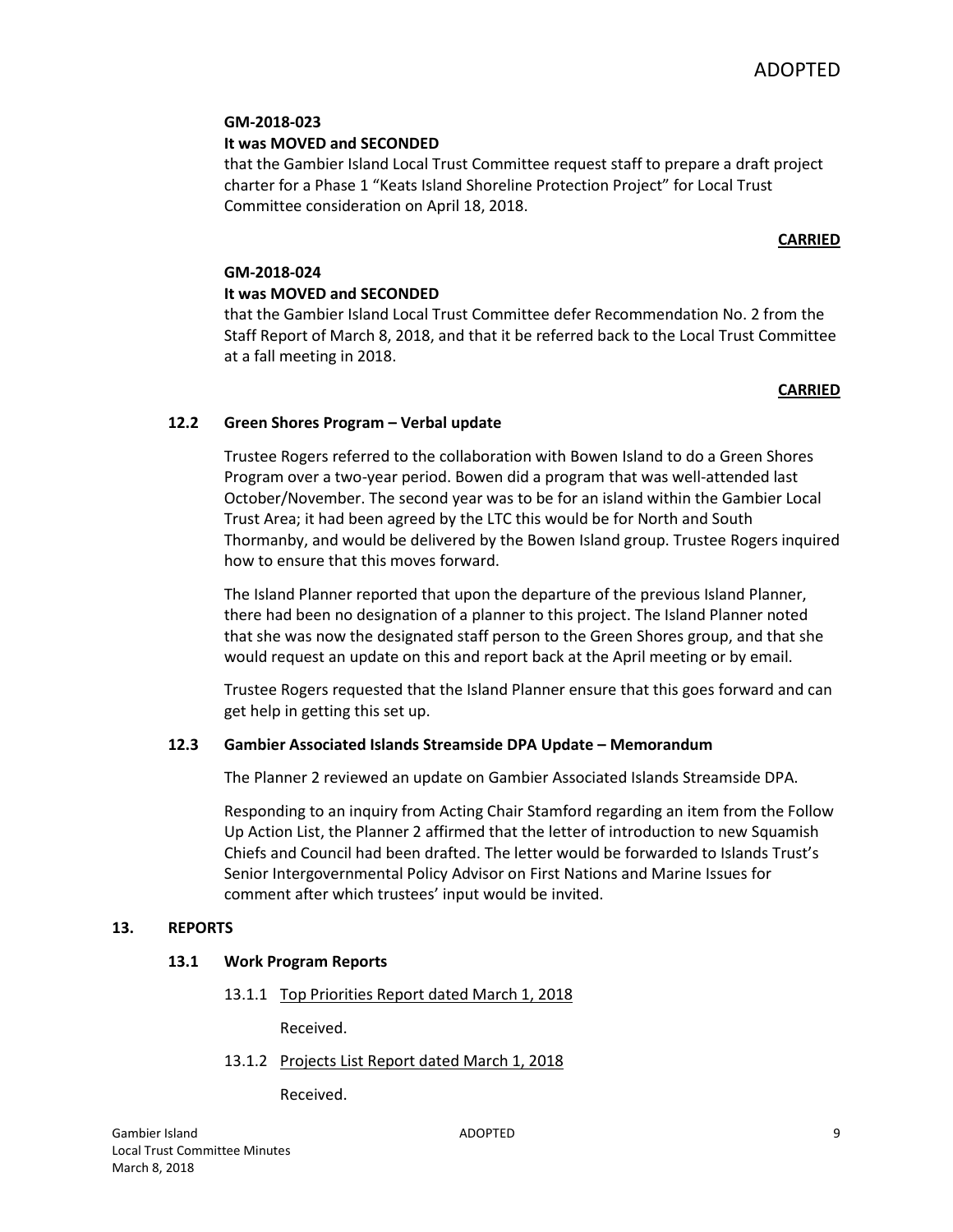## **13.2 Applications Report dated March 1, 2018**

Received.

## **13.3 Trustee and Local Expense Report dated January, 2018**

Received.

#### **13.4 Adopted Policies and Standing Resolutions**

Received.

#### **13.5 Local Trust Committee Webpage – none**

#### **13.6 First Nations Activities**

Trustee Rogers reported that he had personally reached out to the Squamish Council. Having not received a response, he reached out through Howe Sound Community Forum, whereupon he made contact with a Band Administrator.

It was in the news recently that Skwxwú7mesh First Nation approved the benefit package for BURNCO. They said they had failed to be as transparent as they would have liked.

Acting Chair Stamford discussed a concept for a meet and greet type of meeting with Skwxwú7mesh First Nation. She proposed to draft an outline of the idea to forward to the Planner 2 for further consideration.

#### **14. NEW BUSINESS**

#### **14.1 Regulating Accessory Uses and Structures on Keats Island**

Trustee Rogers requested deferral of discussion regarding the Staff Report dated March 8, 2018 on regulating accessory uses and structures on Keats Island until the April meeting, when Chair Morrison will be present. He had questions about his involvement in this discussion.

**By general consent,** the Local Trust Committee recommended deferral to the April meeting of item 14.1, the Staff Report on regulating accessory uses and structures on Keats Island.

#### **14.2 Supporting Water Monitoring Initiative on Thormanby Islands – Discussion**

There was discussion of an email received from a constituent with a request for assistance regarding water mining for saltwater intrusion on Thormanby Islands. It was apparent that there did not seem to be room for the LTC to take on a project regarding groundwater monitoring. The LTC could write a letter of support if this item were an agenda item for discussion, in which case further details for Islands Trust would be needed from the applicant.

In terms of the constituent's inquiry about financial matters, the Island Planner made reference to Trust Area Services as potentially being able to assist with information on that. Trustee Rogers indicated he would follow up with the constituent.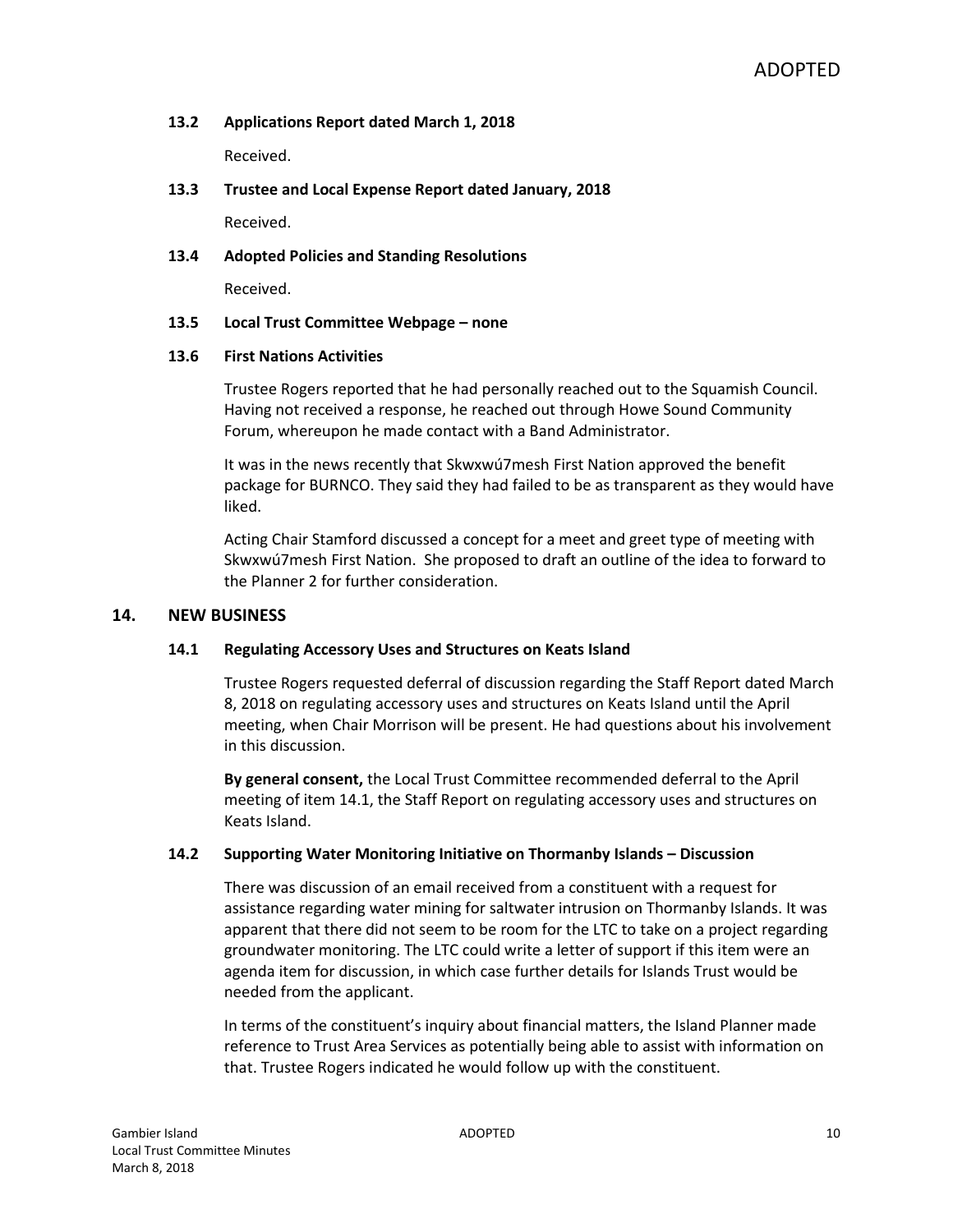#### **14.3 Howe Sound Conservation Needs & Opportunities Workshop**

Acting Chair Stamford requested travel funds to be able to attend the free David Suzuki Foundation Howe Sound Marine Conservation and Science workshop, open to the public and held on April 10. Discussion ensued.

Acting Chair Stamford will follow up with a request to staff for a possible Resolution-Without-Meeting.

#### **14.4 Farm Industry Review Board – Memorandum**

The memorandum on the March 2017 News Release pertaining to aquaculture and the *Farm Practices Protection (Right to Farm) Act* was received for information.

#### **15. UPCOMING MEETINGS**

## **15.1 Next Regular Meeting Scheduled for Thursday, April 19, 2018 at 10:45 am at John Braithwaite Community Centre - Meeting Room #2, 145 West 1st Street, North Vancouver, BC**

#### **16. TOWN HALL**

A member of the public was concerned with having a community information meeting on the District Lot 696 subdivision application on the same day as the public hearing, in light of the need to digest the information and the possibility of last minute items being brought forward by the applicant.

#### **17. CLOSED MEETING**

#### **17.1 Motion to Close the Meeting**

#### **GM-2018-025**

#### **It was MOVED and SECONDED**

by the Gambier Island Local Trust Committee that the meeting be closed to the public in accordance with the Community Charter, Part 4, Division 3, s. 90(1)(d) and (f) for the purpose of considering adoption of In-Camera Meeting Minutes dated January 25, 2018; and Bylaw Enforcement and that the recorder and staff attend the meeting.

#### **CARRIED**

The meeting moved to *in camera* at 2:20 pm.

#### **17.2 Recall to Order**

Acting Chair Stamford recalled the meeting to order at 2:24 pm.

#### **17.3 Rise and Report**

Acting Chair Stamford reported that the *in camera* minutes of January 25, 2018 were adopted. The Local Trust Committee received but did not consider the bylaw enforcement report dated March 8, 2018.